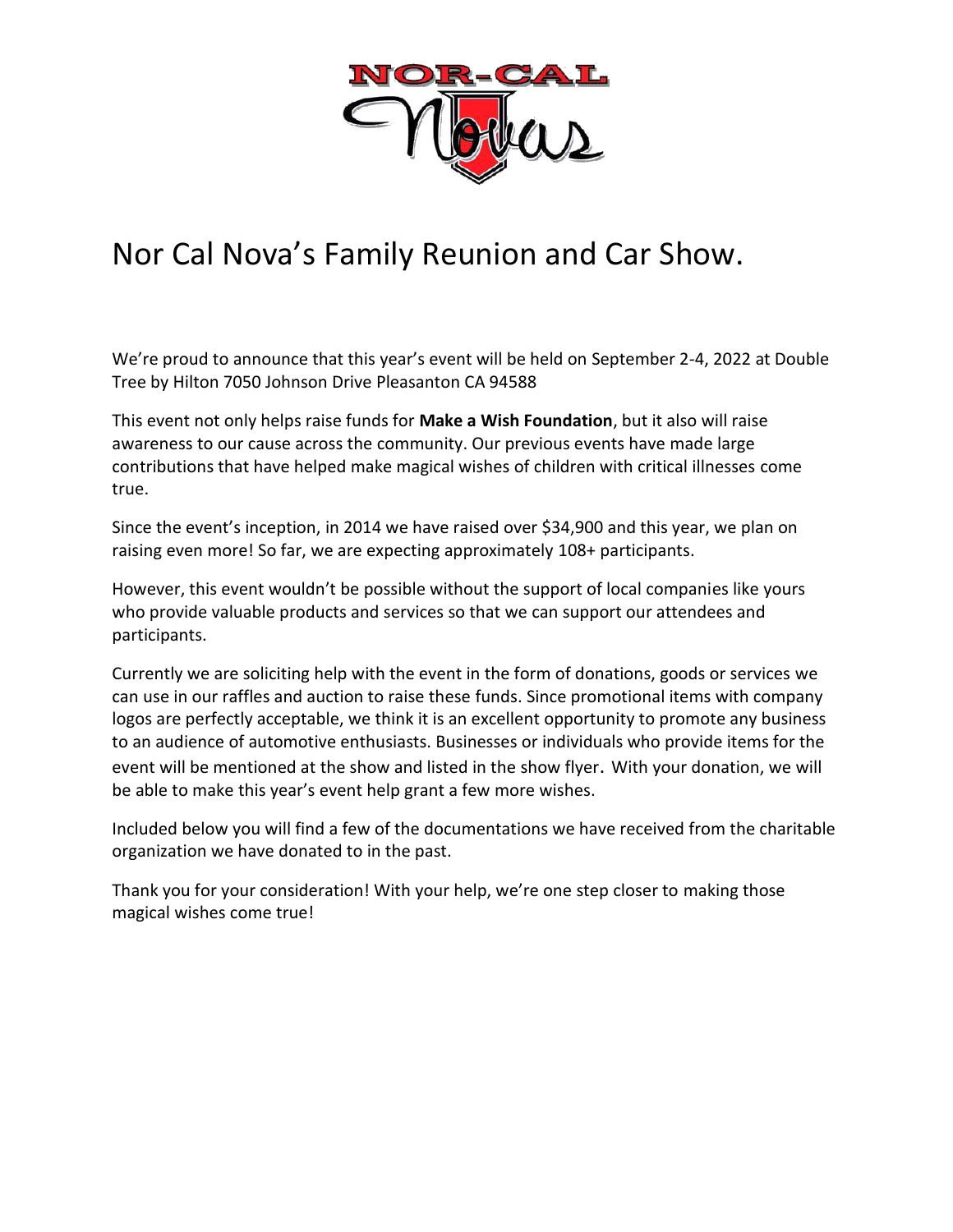

## Donations to Make a Wish



et

## 2014

## Make A Wish.

November 1, 2018 NorCal Novas

PO Box 280521<br>San Francisco, CA 94128

Dear NorCal Novas,

Thank you for your generous donation of \$6,105,85 to Make:A-Wish<sup>®</sup> Greater Bay Area in<br>association with the NorCal Novas. Your contribution helps make magical wishes of children with<br>critical illnesses come true.



Thanks to donations like yours, we were able to grant more<br>than 400 memorable and unique wishes this past year to Bay<br>Area children like Carson who wished to visit Rome. Carson<br>and got to see Vatican City, the Sixtine Cha

the secare of contributions like yours that we can promise to<br>the secare experiment of the full developing create life changing wishes for children<br>with critical illnesses is the future. Thank you for helping create life-c

Best Wishes, Chise liero Chloe Mecum<br>Events Director

Your contribution is fully tax-deductible to the extent allowed by law; no goods or services were<br>provided in return for this contribution. We are a recognized as a tax-exempt organization and our<br>Federal Tax ID is 94-2958

1333 Broadway<br>Suite 200<br>Oakland, CA 94612 P.415.982.9474<br>F.415.982.0444

2015 2018

VOR-CAL NOVAS

**MAKE WISH** 

 $S(c, 0)$ <br>Six Thousand . This teen  $D_0$ llers  $8\frac{c}{100}$ Family Remion Mor Cal Movas

Date 9/29/15

 $$6,013.85$